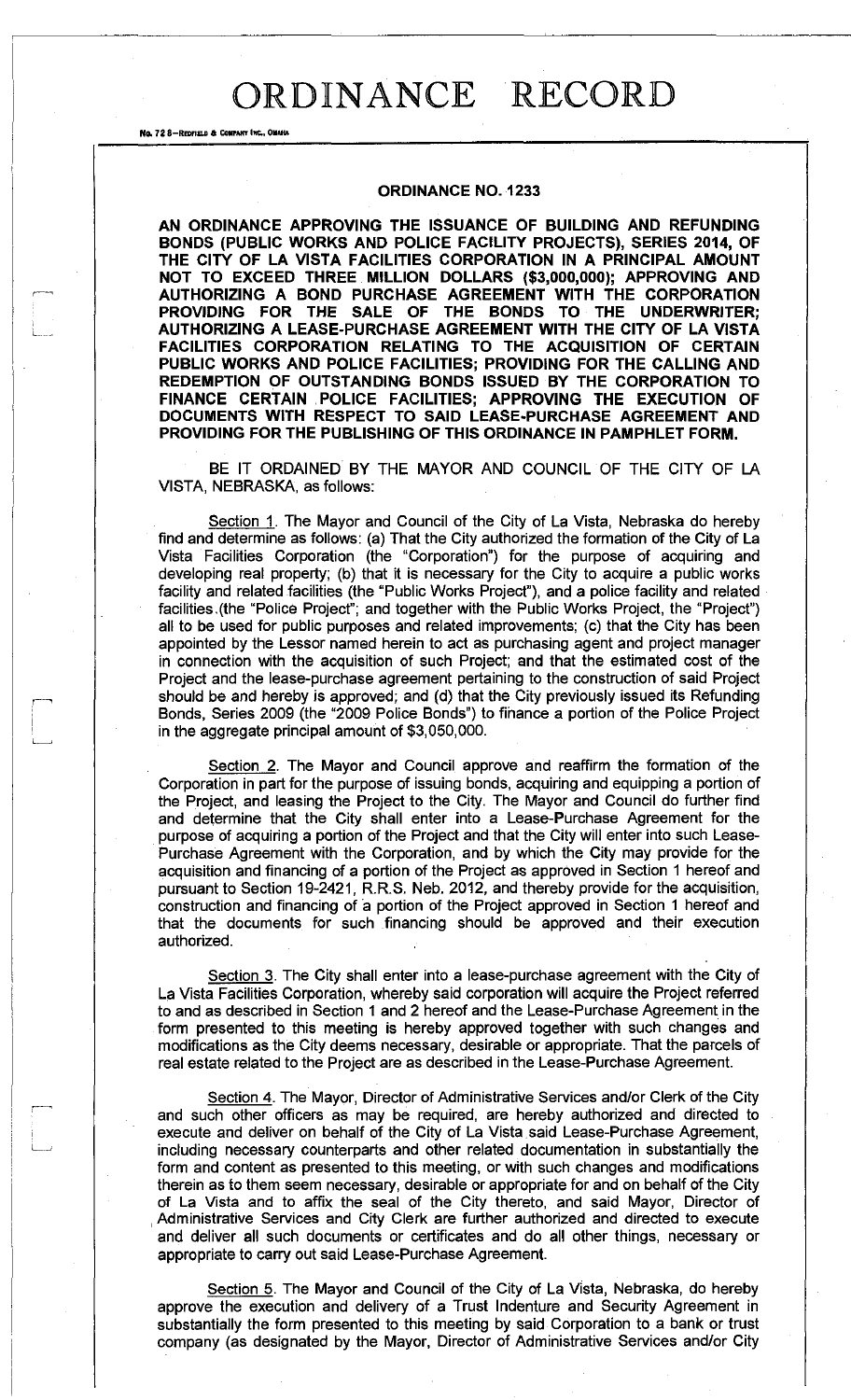No. 72 8-REDFIELD & COMPANY INC., OHAH

Clerk), as Trustee, under which Building and Refunding Bonds (Public Works and Police Facility Projects), Series 2014, in the aggregate stated principal amount of up to \$3,000,000 (the "Series 2014 Bonds") are to be issued and the Mayor and Council of the City of La Vista do hereby approve the issuance of the Series 2014 Bonds in the aggregate stated principal amount of up to \$3,000,000 bearing interest as determined in accordance with this Section 5 and as shall be set forth in said Trust Indenture and Security Agreement and the sale of said bonds to D.A. Davidson & Co., as Underwriter, pursuant to a Bond Purchase Agreement related thereto. The Mayor and City Clerk are hereby authorized to approve, execute and deliver a Bond Purchase Agreement and said Trust Indenture and Security Agreement, with any changes as shall be deemed appropriate by them, for and on behalf of the City.

The Mayor, Director of Administrative Services and/or Clerk of the City may negotiate for the sale of the Series 2014 Bonds in one or more series with an underwriting discount of not more than 0.75% of the principal amount thereof and a sale price not less than 99.25% of the principal amount thereof (which amount may be adjusted to take into account any original issue discount), in either case, to D.A. Davidson & Co., as Underwriter. In connection with and as a part of such sale or sales, the Mayor, Director of Administrative Services and/or Clerk of the City shall fix (which may be done in connection with one or more Bond Purchase Agreements among the Corporation, the City and the Underwriter) (a) the series designation of such series of Series 2014 Bonds; (b) the dated date, which shall not be later than June 1, 2015; (c) the principal amount of such series of the Series 2014 Bonds including the principal amounts of the respective Serial Bonds and Term Bonds, if any, of such series of the Series 2014 Bonds, provided, however that the aggregate stated principal amount of all series of Series 2014 Bonds shall not exceed the amount in the immediately preceding paragraph but may be less than that amount; (d) the rate or rates of interest to be borne by each maturity of such series of the Series 2014 Bonds, provided that none of said Series of Bonds shall have a true interest cost in excess of 3.50% per annum; (e) the date or dates upon which semiannual interest shall be payable, and the record date for the purpose of determining the owners of each series of the Series 2014 Bonds for the payments of interest; (f) the principal amount of such series of the Series 2014 Bonds maturing in each year; (g) the sinking fund installments due and the dates thereof with respect to such series of the Series 2014 Bonds in each year for which the Mayor, Director of Administrative Services and/or Clerk of the City determines that a sinking fund installment shall be due; (h) the dates upon which such series of the Series 2014 Bonds will be subject to redemption at the option of the Corporation upon direction from the City and the redemption price, not to exceed 100%, payable upon the redemption of such series of the Series 2014 Bonds; (i) the identity of the trustee, registrar or paying agent for each series of the Series 2014 Bonds and the form and contents of any agreement or agreements under which the trustee, registrar or paying agent would serve in such respective capacities with respect to each series of the Series 2014 Bonds; (j) the date of redemption, if any, of any outstanding obligations of the City and the form and contents of any notice to be given with respect thereto; (k) the disposition of the proceeds of such series of the Series 2014 Bonds; and (I) provisions for redemption of the 2009 Police Bonds. Upon the delivery of and payment for each series of the Series 2014 Bonds, the Underwriter also shall pay to the City the interest accrued on such series of the Series 2014 Bonds from the date thereof to the date of delivery of and payment therefor, all as the Mayor, Director of Administrative Services and/or Clerk of the City may establish acting on behalf of the City and as may be agreed to by the Underwriter.

Section 6. The Mayor and Council do further state that it is the intention of the City that interest on said Bonds, as issued by said Corporation on behalf of the City, shall be excludable from gross income under the federal income tax by virtue of Section 103(a) of the Internal Revenue Code of 1986, as amended, and Revenue Ruling 63-20 and Revenue Procedure 82-26 of the Internal Revenue Service and the Mayor, Director of Administrative Services and/or Clerk of the City are hereby authorized to take all actions necessary and appropriate to carry out said intention and for obtaining such interest exclusion. The Series 2014 Bonds, as issued on behalf of the City, are hereby authorized to be designated by the Mayor, Director of Administrative Services and/or Clerk of the City of the City as the City's "qualified tax-exempt obligations" pursuant to Section 265(b)(3)(B)(i)(lll) of the Code, and such officers are hereby authorized to make any representations and warranties in connection therewith. The City hereby covenants, as and to the fullest extent that it may lawfully do so, to take all actions necessary to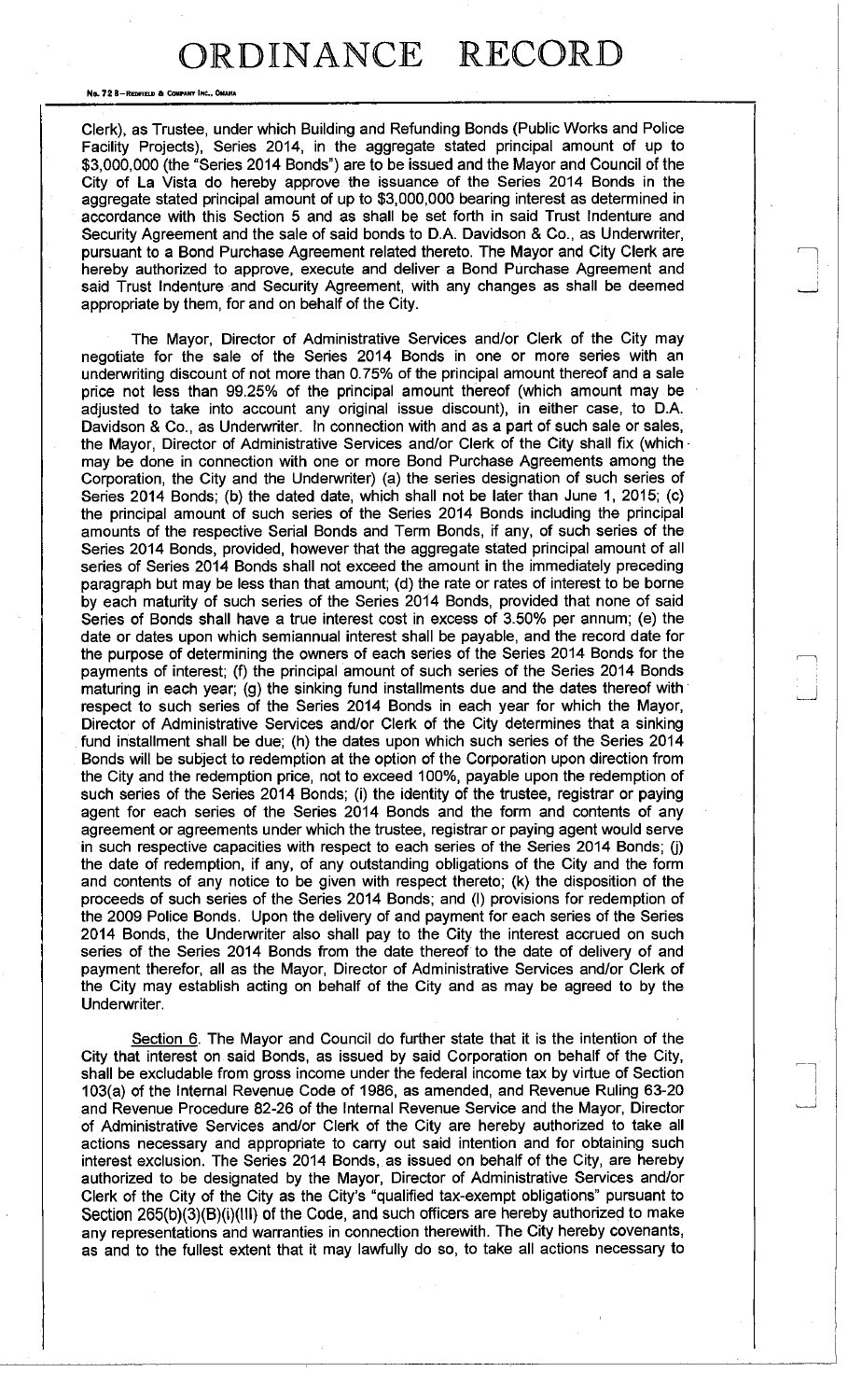No. 72 8-REDFIELD & COMPANY INC., OMAHA

preserve the tax-exempt status of the interest payable with respect to the Series 2014 Bonds.

Section 7. The Preliminary Official Statement is hereby authorized and approved in substantially the form presented herewith, with such changes therein and additions thereto as may be deemed approved by an Authorized Officer. An Authorized Officer is further authorized to approve and deem final the preliminary Official Statement and final Official Statement and to distribute such documents to investors and the public. All officers of the City, or any one of them is hereby authorized to approve, execute and deliver a Continuing Disclosure Undertaking on behalf of the City in order to permit the Underwriter to comply with its obligations under Rule 15c2-12 under the Securities Exchange Act of 1934, as amended.

Section 8. Without in any way limiting the power, authority, or discretion elsewhere herein granted or delegated, the City hereby (1) authorizes and directs all of the officers, employees, and agents of the City to carry out, or cause to be carried out, and to perform such obligations of the City and such other actions as they or any one of them shall consider necessary, advisable, desirable, or appropriate in connection with this ordinance, and the issuance, sale, and delivery of the Bonds including, without limitation and whenever appropriate, the execution and delivery thereof and of all other related documents, instruments, certifications, and opinions; and (2) delegates, authorizes, and directs the Mayor and City Clerk the right, power, and authority to exercise her or his own independent judgment and absolute discretion in determining and finalizing the terms, provisions, form, and contents of each of the foregoing. The execution and delivery by the Mayor or the City Clerk and their approval of all changes, modifications, amendments, revisions, and alterations made therein, and shall conclusively establish their absolute, unconditional, and irrevocable authority with respect thereto from the City and the authorization, approval, and ratification by the City of the documents, instruments, certifications, and opinions so executed and the action so taken.

Section 9. The City's Policy and Procedures – Federal Tax Law and Disclosure Requirements for Tax-exempt Bonds and/or Build America Bonds adopted contemporaneously herewith, are hereby ratified, confirmed and approved in all respects.

Section 10. If any one or more of the provisions of this ordinance should be determined by a court of competent jurisdiction to be contrary to law, then such provisions shall be deemed severable from the remaining provisions of this ordinance and the invalidity thereof shall in no way affect the validity of the other provisions of this ordinance or of the Bonds and the owners of the Bonds shall retain all the rights and benefits accorded to them under this ordinance and under any applicable provisions of law. If any provisions of this ordinance shall be held or deemed to be or shall, in fact, be inoperative or unenforceable or invalid in any particular case in any jurisdiction or jurisdictions, or in all cases because it conflicts with any constitution or statute or rule of public policy, or for any other reason, such circumstances shall not have the effect of rendering the provision in question inoperative or unenforceable or invalid in any other case or circumstances, or of rendering any other provision or provisions herein contained inoperative or unenforceable or invalid to any extent whatever.